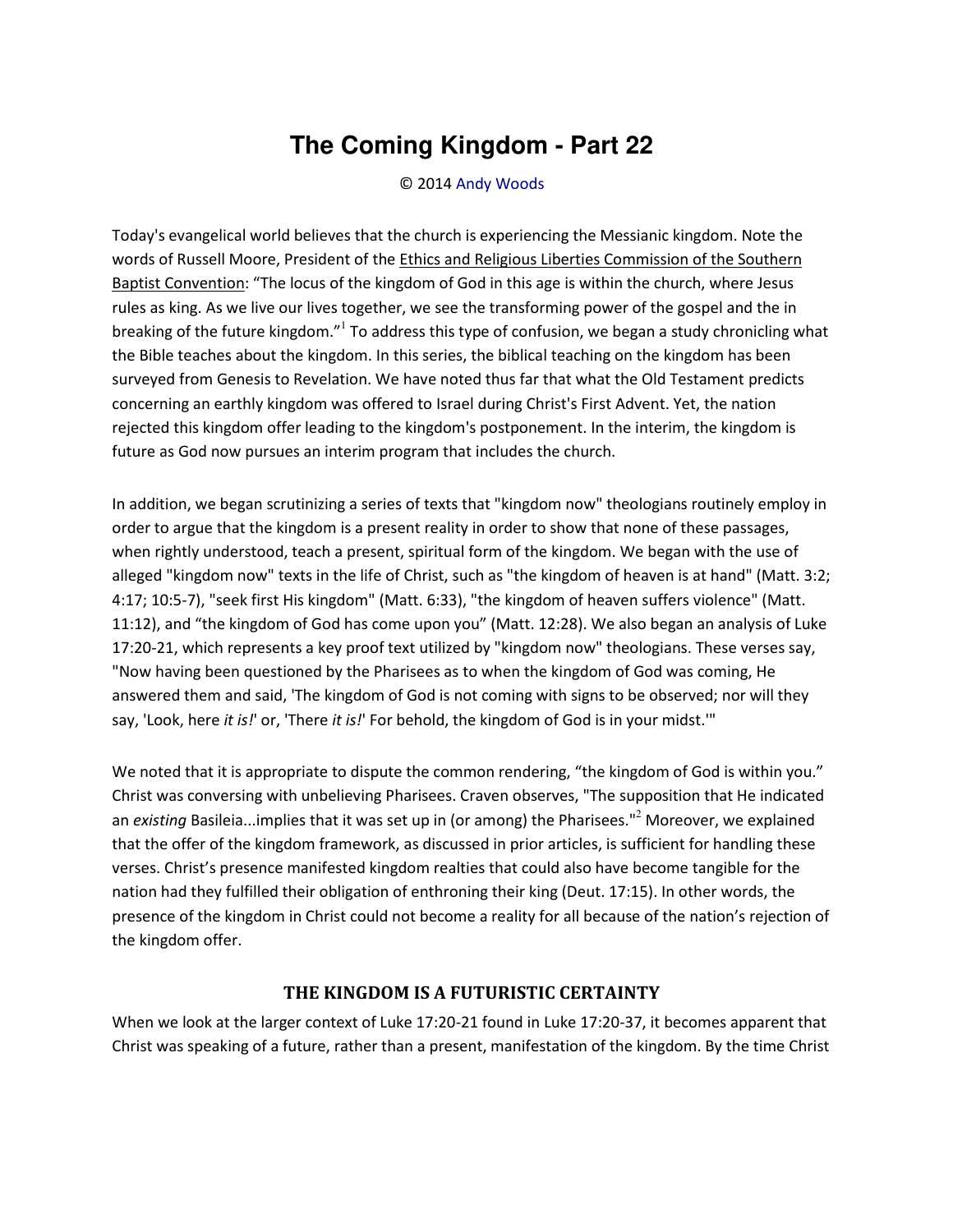uttered the words found in Luke 17:20-21, it is apparent that first-century Israel was not going to accept the offer of the kingdom since the nation was in the process of rejecting her king. In Luke 17:22, 25, Christ noted, "The days will come when you will long to see one of the days of the Son of Man, and you will not see it...But first He must suffer many things and be rejected by this generation." Consequently, in this section, Christ began to outline how the future kingdom will one day come to the earth. The future establishment of the kingdom will be an instantaneous event rather than a prolonged, gradual process (Dan. 2:35, 44). This instantaneous establishment of the future kingdom explains why Christ said, "The kingdom of God is not coming with signs to be observed." Observation of signs is only pertinent if an event is gradual rather than something instantaneous. Thus, once the kingdom comes people will not say, "'Look, here *it is!*' or, 'There *it is!*' For behold, the kingdom of God is in your midst'" (Luke 17:20-21). This instantaneous, futuristic arrival of the kingdom is corroborated by the surrounding context, which analogizes Christ's Second Coming to sudden flashing of lightning (Luke 17:23-24), and to the flood waters that rapidly came upon the world in Noah's day (Luke 17:20- 28), as well as to the fire and brimstone that came suddenly upon Sodom and Gomorrah in the days of Lot (Luke 17:29-33). Thus, unbelievers will be caught off guard by these events as they are then ushered into immediate judgment (Luke 17:34-36). This overall futuristic context is most likely why the future tense of the verb is employed in Christ's statement, " nor will they say, 'Look...'" (Luke 17:21; italics added). Here, the word translated "will they say" is the future tense verb of the Greek word *lego*. Thus, after examining the futuristic context in Luke 17:20-37, Craven appropriately asks the following question concerning the announcement of the kingdom given in Luke 17:20-21: "Does it not become manifest that this passage, so far from teaching the doctrine of a present establishment of the Basileia, must be numbered amongst those that connect the establishment with the Second Advent?"<sup>3</sup>

If the arrival of the kingdom is indeed a future reality, then why did Christ in Luke 17:21 appear to speak of the kingdom as a present realty when He used the present tense of the verb *eimi* to proclaim "For behold, the kingdom of God *is* in your midst" (italics added)? At least two reasons can be offered to explain Christ's use of the present tense here. *First*, because the Pharisees asked the initial question in the present tense, it stands to reason that Christ would also answer their question in the present tense. The opening question in Luke 17:20 says, "Now having been questioned by the Pharisees as to when the kingdom of God *was coming*" (italics added). Here, the word translated "was coming" is the present tense form of the verb *erchomai*. Thus, the Pharisees' present tense question sets the proper foundation for Christ's present tense answer. Craven well explains this congruity:

In the E. V. there is a difference in tense between the question of the Pharisees and the answer of Jesus—they asking, when the Basileia *should* come, and He answering, it *cometh* not with observation, it *is* within you—which necessarily implies a declaration of then existing establishment. This difference is altogether unauthorized—both the question and the answer are in the present; the question of the Pharisees should be translated "when cometh (*erchetai*) the kingdom of God?" The question was asked in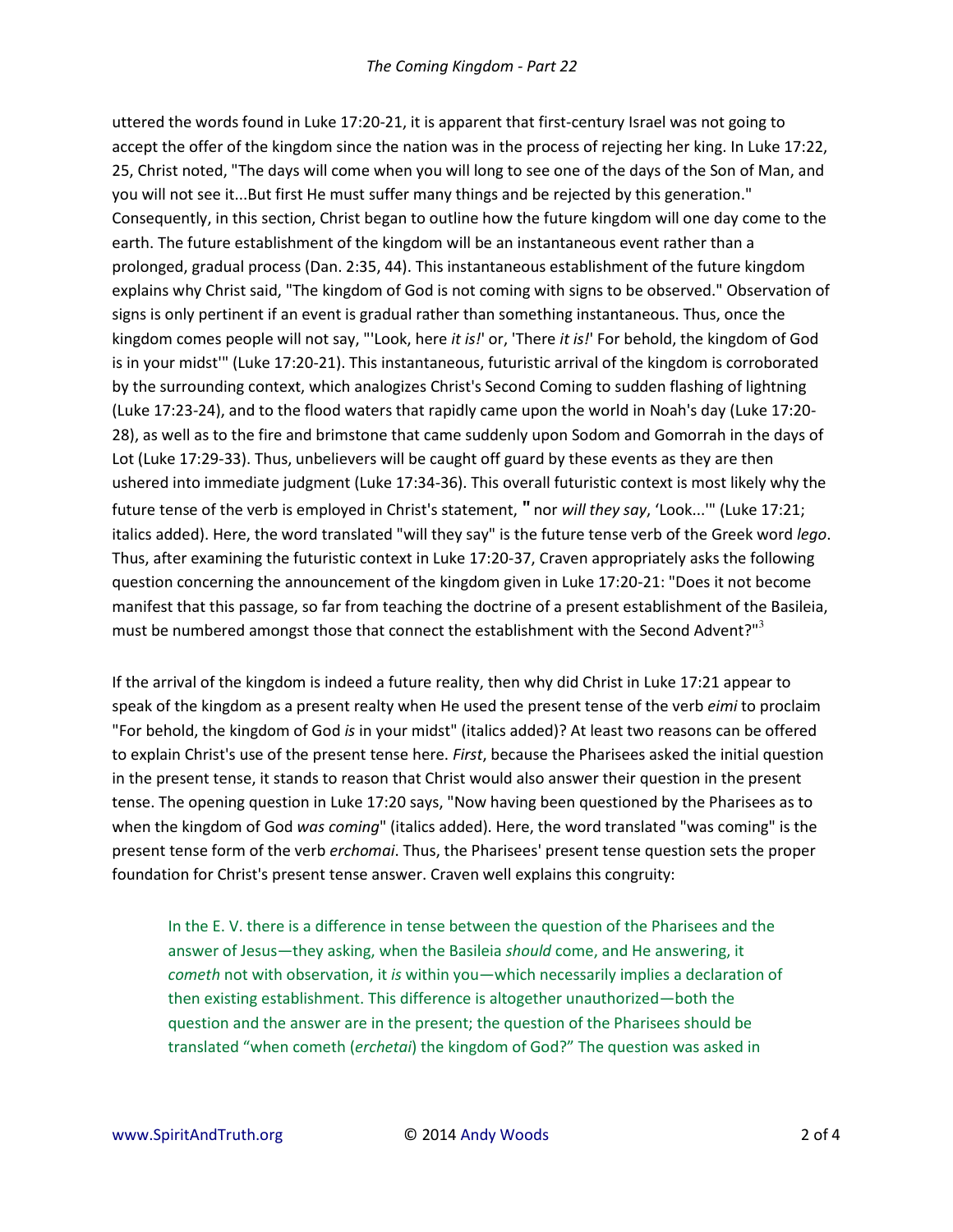the vivid, dramatic present; it manifestly had reference to the future; it would be in defiance of every conceivable law of language to suppose that our Lord, in following the lead of His questioners, intended to indicate a different tense. The question and the answer are but illustrations of that law proper to all languages, but pre-eminently to the Greek $\dots^4$ 

*Second*, biblical language often describes future events with the present tense in order to indicate their ultimate certainty. Because God is infinite and therefore not bound by time the way finite man is (Ps. 90:4; 2 Pet. 3:8) , to Him, the future is the present. In other words, His infinitude allows Him to express future events as though they were present realties because He sees them as such. For example, Romans 8:29-30 says, "For those whom He *foreknew*, He also *predestined* to become conformed to the image of His Son, so that He would be the first-born among many brethren; and these whom He *predestined*, He also called; and these whom He *called*, He also *justified*; and these whom He *justified*, He also *glorified*" (italics mine). Here Paul lays out the various phases of the believer's salvation. Notice that our future glorification is depicted in the same past tense as our past predestination, calling, and justification. In other words, the believer's future glory is just as certain as anything God has done in the believer's past. After all, He is not bound by time and therefore sees this future as though it were a present reality. For this same reason, God promised Joshua victory over Jericho before any battle had actually been fought (Josh. 6:2). God, who can see the future clearly since He is not bound by time, already saw Joshua's ultimate victory.

In the same way, in Luke 17:21, Christ uses the present tense to describe the kingdom not to depict its present, spiritual arrival but rather to articulate its futuristic certainty. Craven explains:

...pre-eminently to the Greek, by which a *certain* future may be represented by a verb in the present; illustrations may be found, Matt. 26:2 (after two days *is* the feast of the Passover, and the Son of Man *is* betrayed, *etc.*); 1 Cor. 15:42–44 (it is sown in corruption, it *is* [in the *future* resurrection] raised in incorruption)...To the conclusion that the language of our Lord must be understood as having reference to the future, it may also be remarked, we are shut up by the following considerations: The supposition...disconnects His words from the immediately-following address to the disciples, whilst the contrary supposition brings them into manifest and beautiful connection therewith, and with His other utterances...In this connection may be considered that class of passages which are regarded as teaching the doctrine of a present Basileia from their use of *present* verb when mentioning it. (Reference is not now had to those in which there is aught *in the context* that apparently requires the hypothesis of a present kingdom—...These passages are: all those parables which thus refer to the Basileia, Matt. 13:31, 38, 44, 45, 47, *etc.*; also Matt. 11:11; Rom. 14:17. These, it is admitted, are all consistent with the hypothesis of a present kingdom; but,